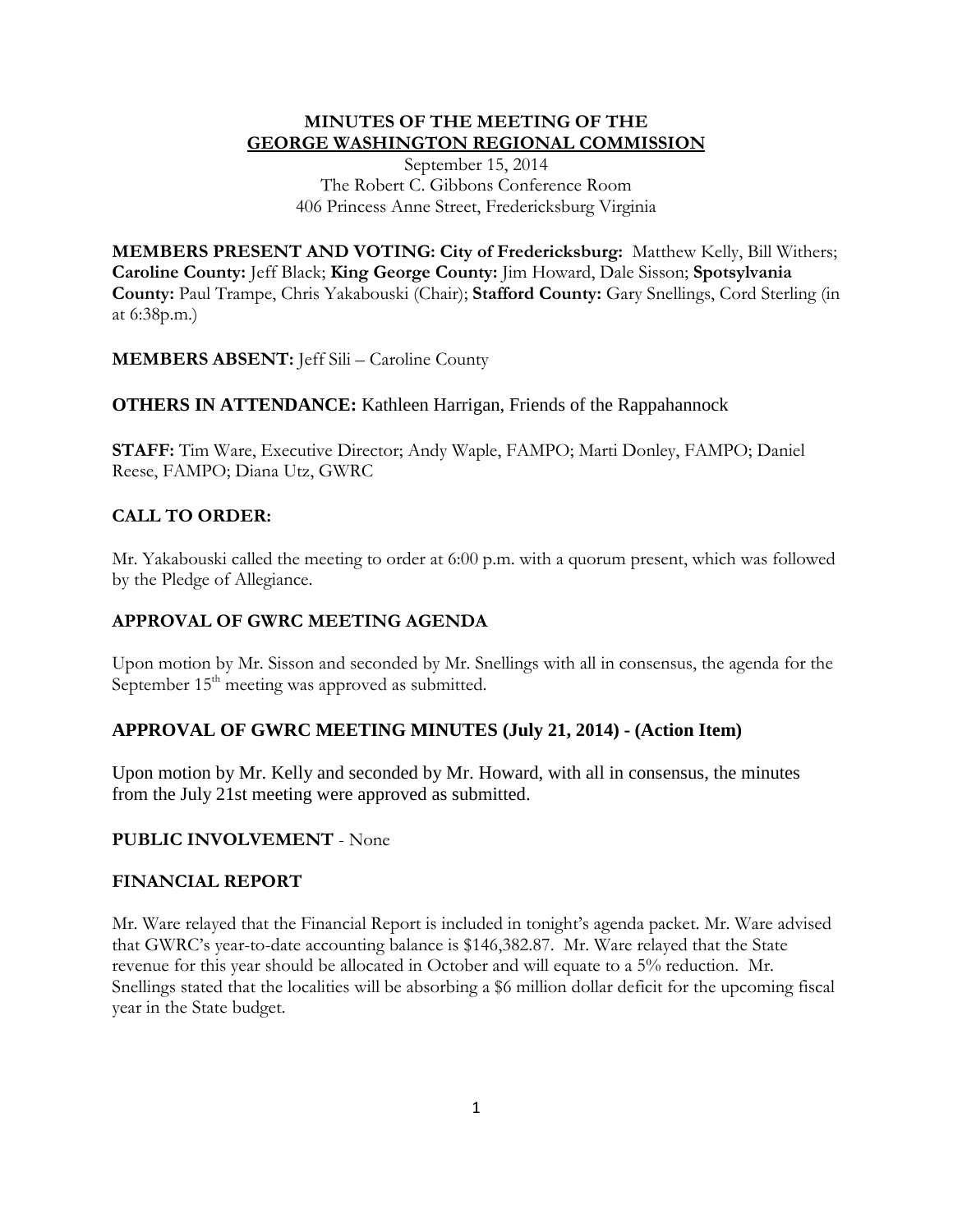### **EXECUTIVE DIRECTOR'S REPORT**

Mr. Ware advised that GWRC is the financial entity for the Farmer's Market. Mr. Ware relayed that the North Stafford Farmer's Market is applying for a continuum grant in the amount of \$13,500. Mr. Howard had some specific questions regarding the grant request.

Mr. Ware relayed that GWRC's infrastructure is decaying. Mr. Ware stated that the telephone system is no longer supported. Mr. Ware advised that GWRC had received quotes from several different vendors and one of the vendors has been selected. Mr. Ware stated that he would be supervising the telephone system upgrades and will be ensuring that the agency receives the updates needed and that the updates agreed on will be included in the quote received.

Regarding the regional broadband system, Mr. Ware advised that a Broadband dinner was recently held as part of the University of Mary Washington's strategic plan. Mr. Ware stated that there was regional representation at the meeting with the exception from Spotsylvania County. Mr. Ware stated that he would like to have a brief broadband update listed for discussion on the upcoming October agenda.

Mr. Sisson stated that this committee has discussed in length the challenges of a regional broadband initiative. Mr. Sisson stated that he felt the CTI representative at the dinner meeting was largely out of touch. Mr. Sisson recommended that the Commission look for someone else instead of moving forward with UMW. Mr. Sisson stated that the rural aspect and rural components were not even included within UMW's proposals and research. Mr. Sisson stated that at a state level, the focus is commercial and not rural.

Upon motion by Mr. Sisson and seconded by Mr. Kelly, with consensus from the Commission, it was requested that the UMW consultants provide more references and look for additional resources. Mr. Ware stated that when UMW initially started their discussion that they did not even know who GWRC/FAMPO was or that they existed. Mr. Ware stated that at least now, UMW now sees that GWRC is in fact a major player and anything decided on needs to have regional benefits.

#### **OLD BUSINESS:** None

#### **NEW BUSINESS:**

# **a.) Friends of the Rappahannock Update** – Ms. Kathleen Harrigan

Ms. Harrigan stated that FOR was established in 1985 by a group of concerned citizens and now have approximately 2,000 members and a staff of environmental professionals. FOR protects the Rappahannock River from here to the Chesapeake Bay. Ms. Harrigan stated that through sound science and constructive engagements with all stakeholders, that FOR is an advocate for cleaner rivers, a leader in restoration projects, and educator to thousands of youth annually.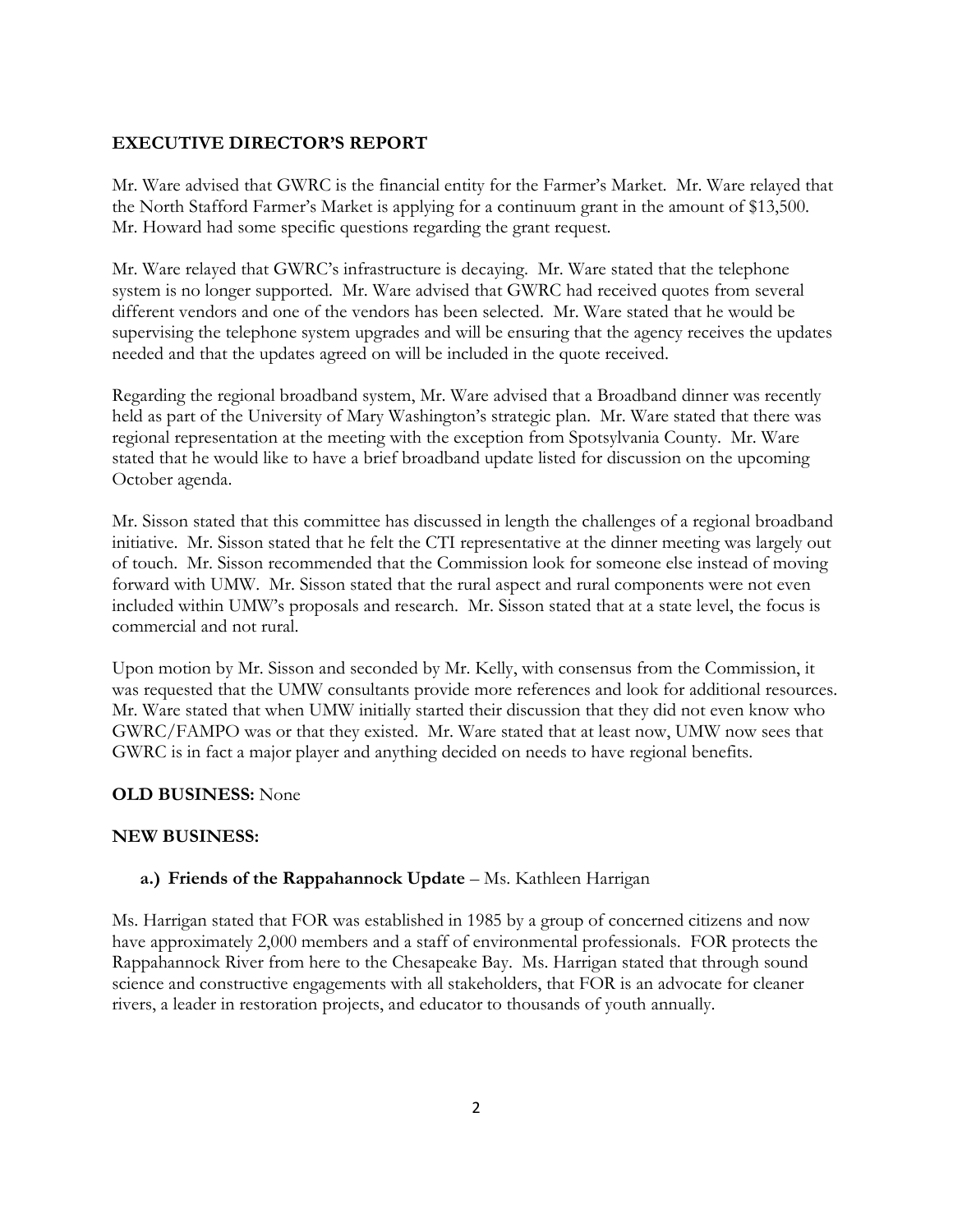Ms. Harrigan advised that sedimentation in the Rappahannock River is an ongoing process. Ms. Harrigan stated that the Rappahannock River transports eroded sediment from upstream connectors and deposits much of the sediment downstream near the Rappahannock Fall Line.

Ms. Harrigan relayed that the heavy grains of sediment settle out and then the finer grains travel downstream smothering the submerged aquatic vegetation, oyster beds and crab traps. This process of erosion and sedimentation has increased as the forest covers within the watershed have been drastically reduced.

Ms. Harrigan stated that the dams on the Rappahannock (the original 1854 Crib Dam and the 1910 Embrey Dam) trapped the large amounts of sediments; however, eventually silted in and the sediment began to wash over the dams. As islands along the Rappahannock riverfront have continued to grow quickly as additional flooding events upstream occur, the heavy sediment now loads past the Rappahannock Fall Line.

Ms. Harrigan stated that the Corps of Engineers believed that the remaining sediment would stabilize after the dredging occurred at the Embrey Dam. However, this has not proven to be the case. Ms. Harrigan stated that dredging is both a temporary solution and very costly.

Ms. Harrigan also relayed that some of the sediment seen in the Rappahannock River is in fact due to natural factors; however, much of it is also influenced by human activities, agricultural activities and urban development.

Ms. Harrigan stated that FOR encourage the PD16 localities to invest energy and finances into implementing sound land use and low impact developments for all projects. Implementing protective and restorative programs enables the FOR to promote its "Clean Water Drop" to obtain a clean river.

Ms. Harrigan relayed that the FOR work is mostly grant funded so obtaining grants is something they are constantly seeking. Ms. Harrigan stated that some of the grants are corporate grants; some are environmentally based; some are from public-private partnerships; and some come from volunteer funding.

# **b.) Approval of GWRC Resolution No. 15-01, Authorizing the Executive Director to Execute a Short-Term Lease for Park & Ride Spaces Located at the Ladysmith Professional Building - Ms. Diana Utz**

Ms. Utz with GWRC, asked for endorsement by the Commission on the re-newal of the annual lease agreement between GWRC & Starr Management for utilization of 25 park and ride spaces at the Ladysmith Professional Building in Caroline County.

Ms. Utz advised that there is no formal park & ride commuter parking lot in the Ladysmith area of Caroline County. Without utilization of these leased spaces, that prevents cars and van pools from being towed, that without this leased lot option that it would significantly hinder the ability of carpools and vanpools to continue operation.